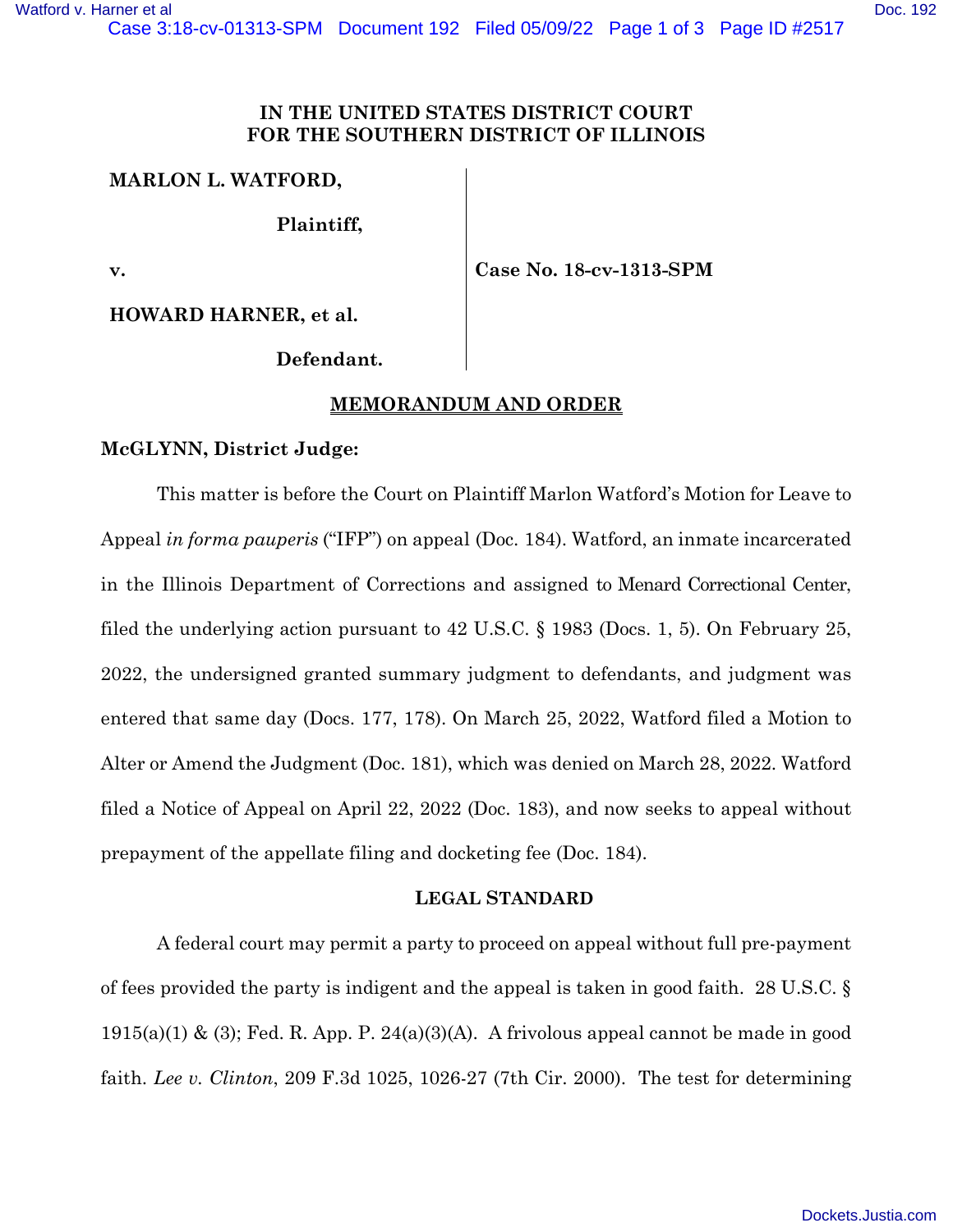if an appeal is in good faith and not frivolous is whether any of the legal points are reasonably arguable on their merits. *Neitzke v. Williams*, 490 U.S. 319, 325 (1989) (citing *Anders v. California*, 386 U.S. 738 (1967)); and *Walker v. O'Brien*, 216 F.3d 626, 632 (7th Cir. 2000). A court's discretion in granting or denying IFP status is further limited by the "three strikes rule." In other words, a prisoner litigant may not "appeal a judgment in a civil action or proceeding under this section if the prisoner has, on 3 or more prior occasions, while incarcerated or detained in any facility, brought an action or appeal in a court of the United States that was dismissed on the grounds that it is frivolous, malicious, or fails to state a claim upon which relief may be granted, unless the prisoner is under *imminent danger of serious physical injury*." 28 U.S.C. § 1915(g) (emphasis added).

#### **DISCUSSION**

On July 6, 2018, Watford was originally granted IFP status upon preliminary review of his Complaint (Doc. 4). The issue now is the "imminent danger of serious physical harm" exception to the three-strikes rule, as there is no dispute that Watford has three strikes against him.<sup>[1](#page-1-0)</sup> Because Watford has "struck out" under 28 U.S.C. §  $1915(g)^2$  $1915(g)^2$  $1915(g)^2$ , meaning at least three of his federal lawsuits have been dismissed as frivolous or malicious, or because they fail to state a claim, he is prohibited from filing a lawsuit or an appeal without full prepayment of the filing fee, unless he can show that he faces

<span id="page-1-1"></span><span id="page-1-0"></span><sup>1</sup> *See Watford v. Manning,* No. 19-cv-3868 (N.D. Ill. July 17, 2019) (dismissed with prejudice for failure to state a claim, and as duplicative and malicious); *Watford v. Doe,* No. 15-cv-9540 (N.D. Ill. October 11, 2017) (dismissed with prejudice for failure to state a claim and for failure to disclose litigation history); *Watford v. Quinn,* No. 14-CV-571 (S.D. Ill. August 5, 2014) (dismissed with prejudice for failure to comply with court order, failure to prosecute, and failure to state a claim).